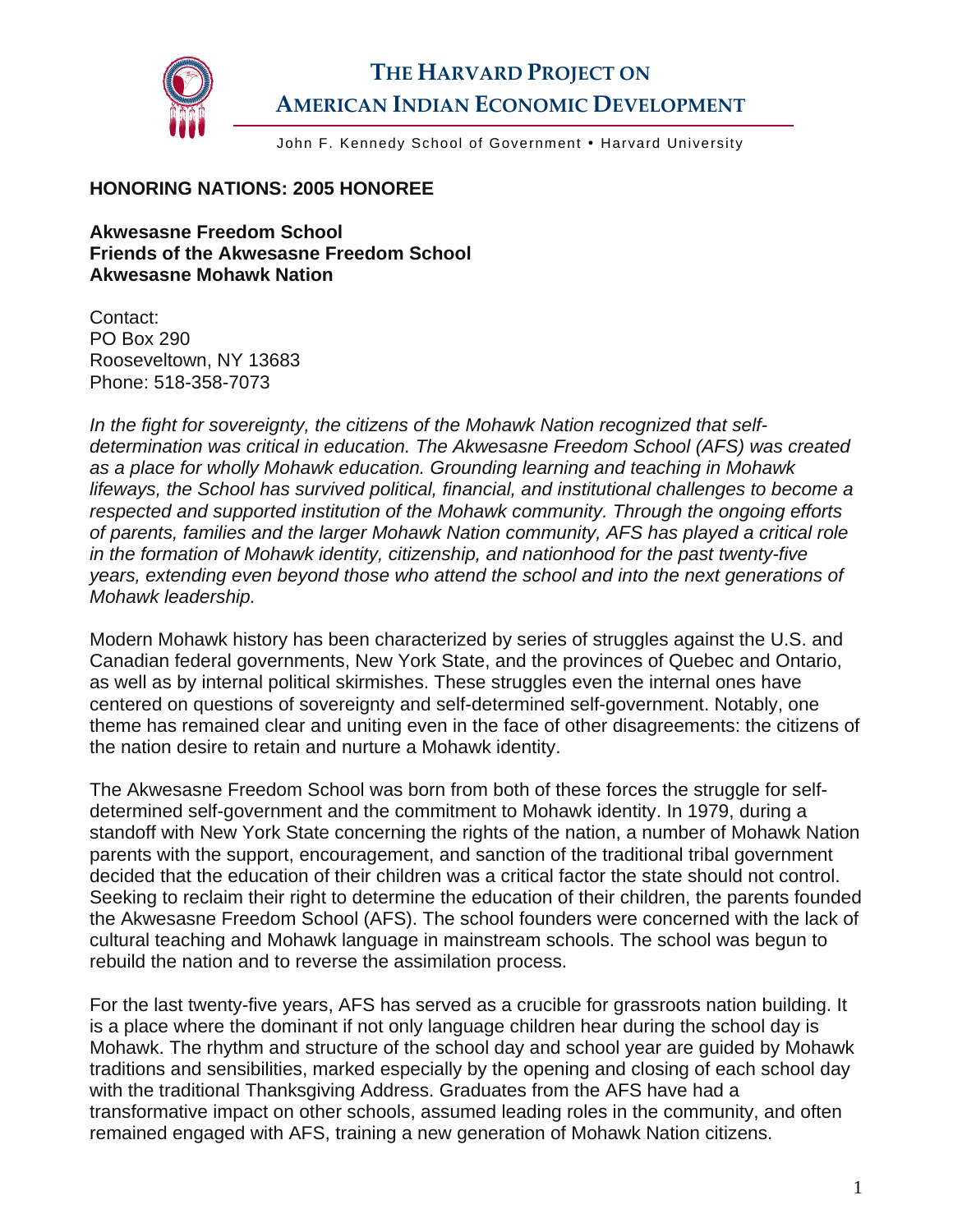Education is the most fundamental way to ensure the next generation of Mohawk Nation leaders has the necessary teachings and that Mohawk Nation sovereignty will continue. However, many generations of tribal citizens across Indian Country have been educated in externally controlled schools that suppress their native cultures, leading to an ongoing loss of language, traditions, and identity. Establishing schools that are run by tribal citizens and supported by the Mohawk Nation government is an effective way to not only reclaim education, but also to maintain Mohawk language, history, identity, and a sense of nationhood.

The Akwesasne Freedom School is a Mohawk immersion school for grades pre-kindergarten through six and a transition school for grades seven and eight. However, unlike the typical immersion program in which a non-English school uses a different language, but maintains the pattern, flow, and logic of teaching found in a mainstream school the Akwesasne Freedom School immerses children in an entirely Mohawk way of thinking and learning. Mohawk philosophy and cosmology motivate the curriculum, teaching methods, and even the pattern of the school day and year.

For example, the school day begins and ends with recitation of the Ohen:ton Kariwahtekwen (Words That Come Before All Else, or Thanksgiving Address). Because the Address pays respect to all things, the school has been able to base its curriculum on it. The Address frames curriculum instruction in math, science, history, geography, reading, writing, and more. AFS teaching methods incorporate traditional and contemporary art, song, and stories, an approach that also serves to instill the Mohawk values of respect, peace, and community. The School's community garden and students' daily walks provide opportunities for learning about traditional medicine plants and reflection on human relationships within the natural world. The School operates year-round to take better advantage of teaching based on the seasons. Students also learn about and attend traditional Longhouse ceremonies. In sum, this is an entirely different non-English and Mohawk-led paradigm for teaching and learning.

For seventh and eighth grade, instruction shifts to include English language in order to facilitate transition into the public school setting. Students continue their Mohawk education through ongoing language classes and cultural activities. Because of the heavy concentration on Mohawk in the earlier grades, the transition also includes supplemental instruction, making sure that graduates have appropriate grade level knowledge when they enter high school. In this way, graduates of the Akwesasne Freedom School achieve what one 1970s Mohawk education leader termed a 200 percent education: they have a 100 percent Mohawk education and a 100 percent mainstream education.

Because of this approach, very few AFS graduates have trouble in high school. While the transition to an all-English, Western system can make the first post-AFS semester difficult, most graduates go on to excel in high school and beyond. In fact, some AFS alumni have been awarded a place with the National Honor Society and others have met the criteria to be valedictorian. One graduate even went on to become a Gates Millennium Scholar. And, AFS appears to have an effect even after high school, with Tribal leaders reporting a high proportion of AFS graduates who go on to college. Some parents believe that the AFS students' foundational experience in a non-mainstream environment, while still living in a world that is English speaking, taught them good adaptation and coping skills. In other words, students learn how to learn, and that makes them good high school students.

Over its 25-year history, many strategies have kept the school open and operating in its consciously Mohawk way. First, the school is a community effort, involving the support and involvement of each of the Mohawk Nation's governments and their citizens. Traditional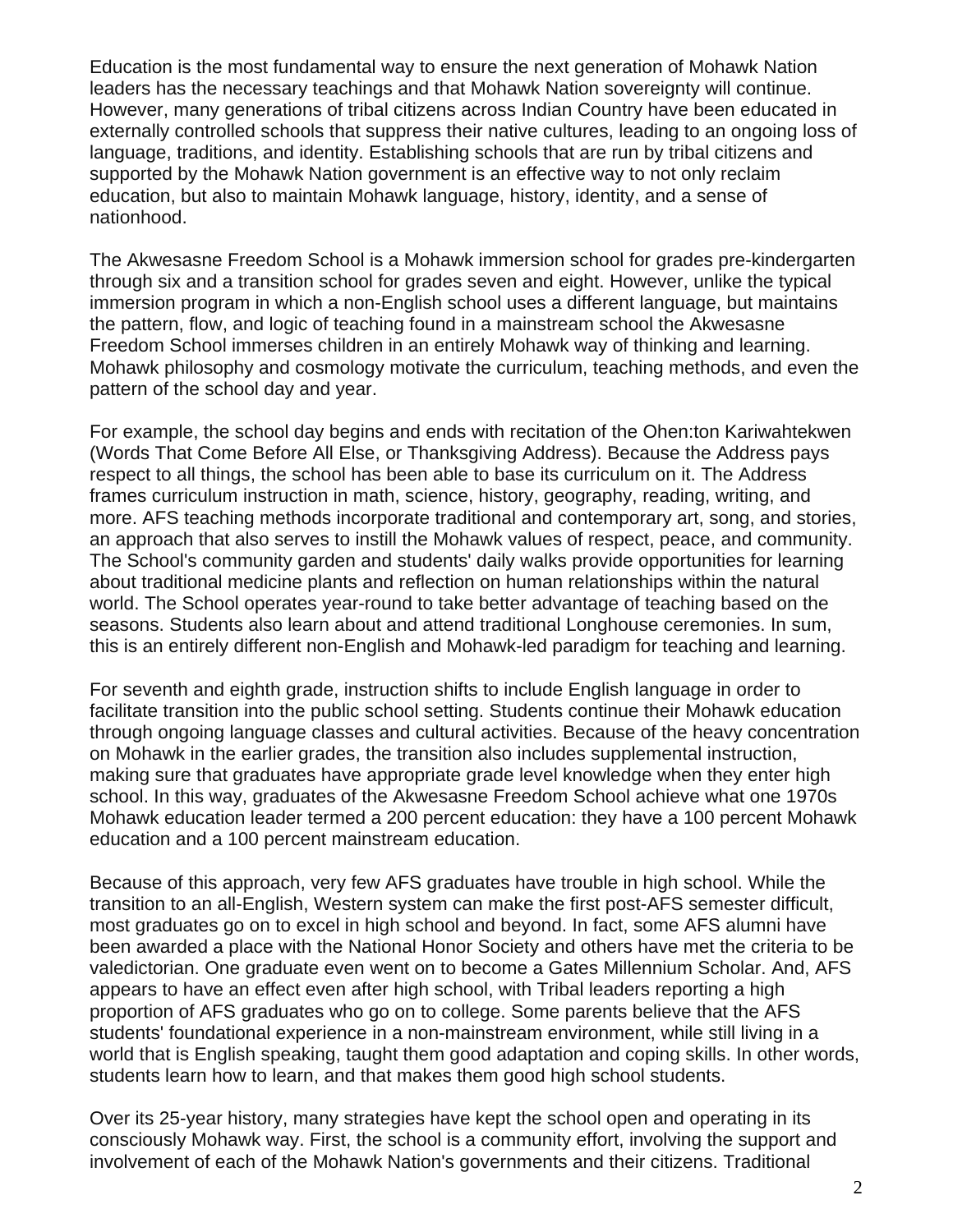chiefs and clan mothers assist in cultural instruction, from visiting the school, to present feathers and flags, to conduct tobacco burnings, and to teach about Long-house ceremonies. These leaders also have provided support and encouragement to the school's staff and managers. The northern side's (Canadian) elected council has been able to provide AFS with some federal education funds, while the southern side's (United States) elected government supports the school through its environmental division by working on joint projects with AFS students.

Commitment to the school from the general community, including parents, also runs high. Parents are deeply involved, running the school by committee and taking on many of the responsibilities of keeping the school functional. For example, parents maintain and clean the school; build, remodel, and expand its physical infrastructure; and some serve as teachers. These responsibilities establish a deep commitment to the school and help ensure its survival. The commitment now extends over several generations. Teachers and former students send their children and grandchildren to the school, and some former students even return as faculty members. This regeneration demonstrates that those touched by AFS feel it served them well. It is not surprising that elected tribal leaders on both the northern and southern side of the territory send their children to AFS.

Additionally, AFS has innovative approaches to education, from teaching and learning to the actual management of the school. Not only is AFS centered in Mohawk identity, but its curriculum and instruction also reflect learning and teaching grounded in a Mohawk way of being. For example, everything taught in grades Pre-K through six is rooted in the Mohawk Thanksgiving address. Coupled with a school day schedule and school year calendar that further immerse students in Mohawk culture, the school succeeds at Mohawk socialization AFS students consciously see themselves as part of Mohawk society and the Mohawk nation. In addition, the school focuses on experiential learning, for both school-based and cultural-based knowledge. Students learn about grocery shopping, counting money, and budgeting by going to a grocery store while they learn cultural activities like singing and stories by visiting elders and participating in ceremonies. Even the school management structure is innovative. The school manager takes most of the day-to-day responsibility for the school but has much less power than a traditional school principal. Instead, the manager is more of a problem-solver for the faculty and implementer for the parent board. This model of greatly constrained hierarchy provides a workable alternative to the strict hierarchical structures common in mainstream society and is better suited to the Mohawk community.

Another strategy for sustainability has been the school's independence and its unique structure. Because the dynamic political environment at Akwesasne often results in dramatic changes in leadership and programs, the school maintains its continuity by remaining independently run. Thus, while the traditional government had an important role in the school's formation, and all three governmental bodies continue to support the school, the fact that the school is organizationally independent from all of them tends to keep it farther from the fray. Given its independent status and the fact that AFS is effectively a private school that does not charge tuition, this independence can sometimes limit the school's financial resources. Assistance in many forms from parents and the community enable AFS to maintain its separate identity. In fact, parents run the school, giving it another layer of autonomy. The Parents Committee hires all school staff, including the manager, assists with financial management and fundraising, and takes responsibility for building maintenance. Additionally, the school manager is always actively engaged in fundraising from the philanthropic sector, and seeks partnerships that help keep its doors open.

Finally, the school plays an important role in grass roots nation building and ensuring the